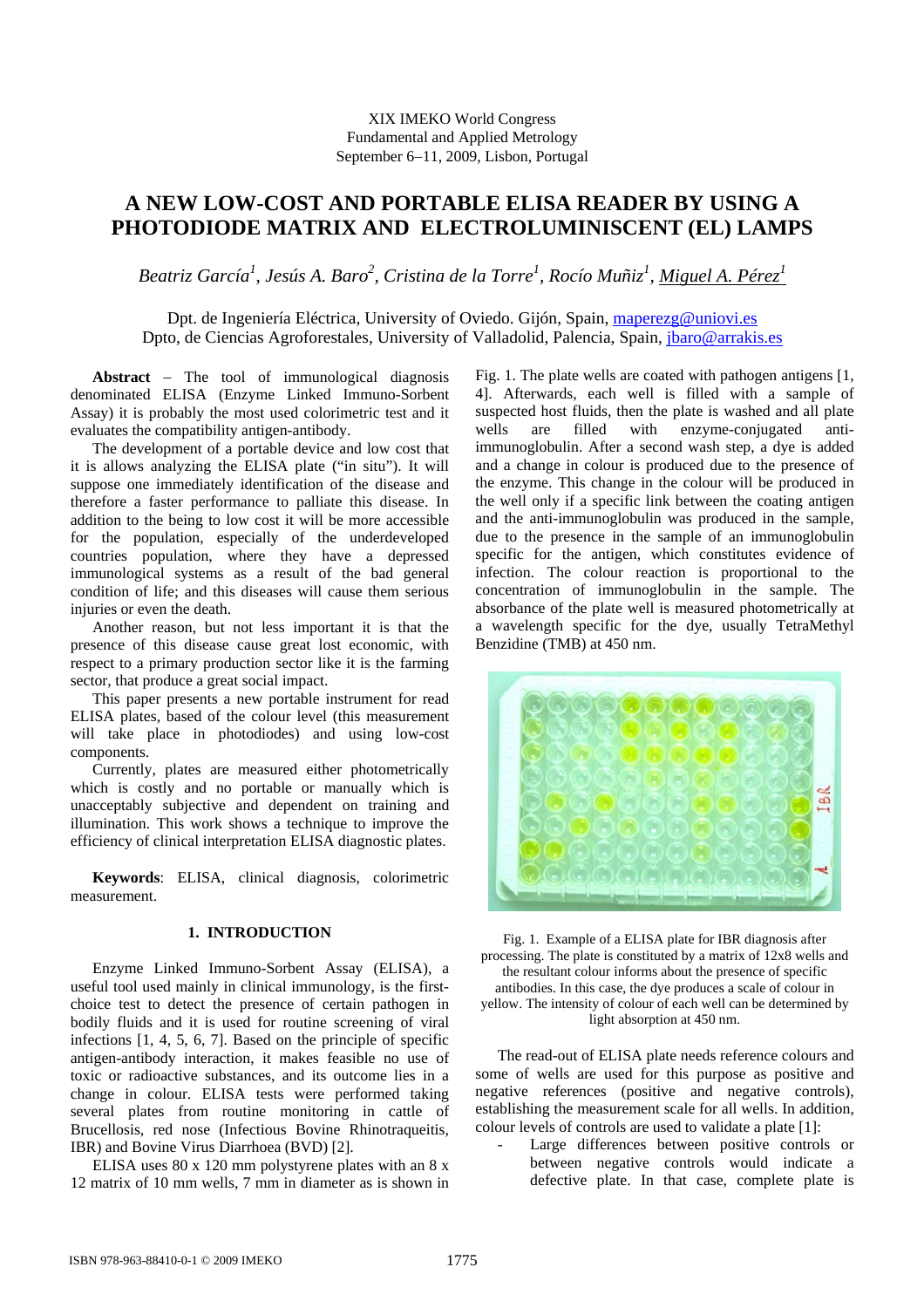rejected and it becomes necessary to repeat the analysis with other plate.

Similar values of average of positive controls and average of negative controls indicate a lowsensitivity plate, and causes a short measurement scale, thus, the identification process of positive and negative wells becomes very difficult. In that case, plate should be rejected.

Spectrophotometers are used to read-out ELISA plates [1, 4], but is a quite expensive piece of equipment. Other alternative such as subjective determination by human operators is generally unacceptable because of its low precision, ambient dependence, and lack of repeatability.

Image analysis applied to pictures of ELISA plates is an easy way to obtain excellent results in reading-out, providing back-up information (picture) and reliable results when a PDA and a commercial-grade camera is used [3] but it needs a training operator to take quality pictures without image aberrations and/or dark or defocused images.

In this paper, a new portable solution for reading-out ELISA plates is presented. This solution uses an electroluminescent (EL) lamp for excitation and a photodiode matrix for reading the colour level in each well, resulting in a compact, portable and low-cost reader, ready to use *in-situ* in most of cases. This fact becomes extremely important in the application of this system in areas where the access to analysis laboratories is not possible.

# **2. SYSTEM DESCRIPTION**

The cross section of designed system shows the operating principle as it is shown in Fig. 2, where we can see the excitation light source and the photosensors. The produced light is modulated in intensity by the coloured liquid in the wells of ELISA plate and reaches the photosensor – a photodiode sensible to appropriate wavelength – carrying the information about the colour intensity and, so, the information of the presence of viral infection in the original fluid.



Fig. 2. Cross section of the ELISA reader showing the principle of operation, based on measured the light produced by an EL lamp, modulated by the coloured liquid in each well of plate. Thus, the light received by photodiode is depending on the antigen-antibody interaction.

The appropriate wavelength is depending on the type of plate and the involved fluids, but most of plates are read in 405, 450 nm (blue area) or 635 nm (red). Thus, EL lamp must produce enough light in those areas of spectrum without penalization of size and weight because is a thin film with less than 0.5 mm of thickness. EL lamp needs an AC voltage (100 V) at 400 Hz to obtain a flicker-free uniform illumination surface, able to cover the total area of plate. Fig. 3 shows the power supply of this special lamp, constituted by a rectifier stage and an inverter.



Fig. 3. Power supply for the EL lamp.

The emission colour of El lamp should be according to the type of ELISA plate under analysis, but a white EL lamp is used to design a universal analysis system, In that case, the wells are excited in a wide spectrum area, the photosensor receives all wavelengths and the processor will decide what is the appropriate channel for the best sensitivity of analysis.

In order to simplify the design, a white light EL lamp is used, able to produce enough light in blue, green and red wavelengths. Thus, all wells can be excited with the appropriate wavelength; the photodiode used is a triple RGB photodiode that provides independent photocurrents from the three fundamental colours.

The photocurrent produced by each channel of each photodiode would be processed by a current-to-voltage conditioning circuit but a simple operation will reconsider that choice: 8 rows x 12 columns x 3 channels =  $288$ circuits!! This result would cause a high volume, and a high cost solution, not valid for portable equipment.

A time-multiplexed circuit controlled by a MCU will reduce the size of complete processing system as is shown in Fig. 4.

The spent time in reading process is not a problem due to the steady state conditions of measurement and the total number of circuits is reduced to 12 columns  $x$  3 channels = 36 analog multiplexer (8:1) and three current-to-voltage converter – one for each colour channel – achieving a high reduction of size and complexity from initial solution. However, the area restrictions imposed by the size of ELISA plate force to use a multilayer PCB to find a cost-effective solution for the system.

Each RGB photodiode (3 photodiodes) will produce three photocurrents depending on received light in each band of spectrum. When a photodiode is selected by means of three lines (row selection) and 12 lines that control the inhibition input of multiplexer (column selection), these three photocurrents are converted to voltage, read by A/D, and averaged to obtain three values of received light. This process continues with each RBG photodiode until complete the matrix. Thus, the MCU has three values of light for each well of ELISA plate.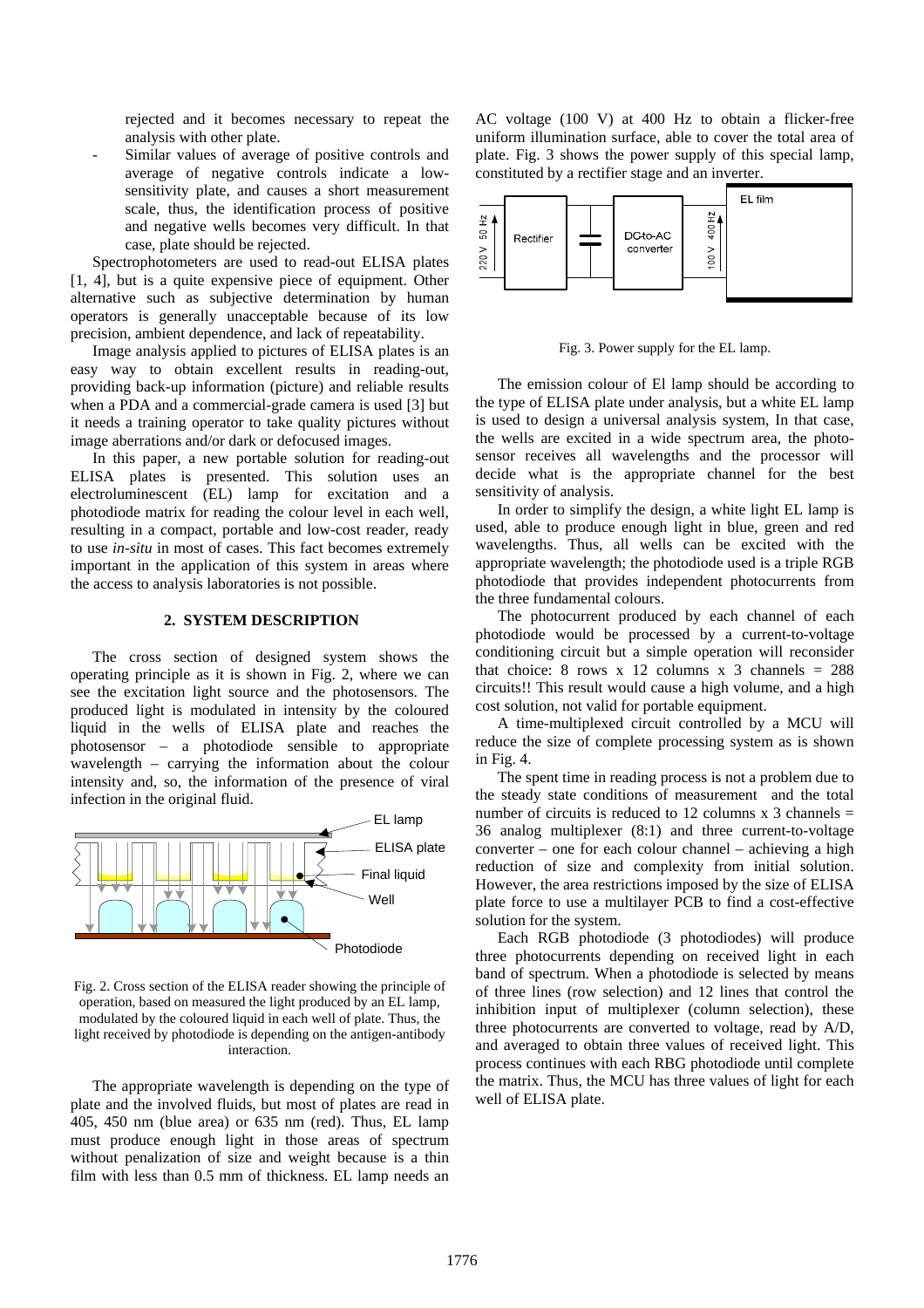

Fig. 4. Time-multiplexed system controlled by means of a MCU to read the photocurrent of 8×12 RGB photodiodes matrix with one I/V converter for each colour channel. System also includes a user interface for introducing/displaying data and an USB port.

The analysis process begins after this point. User must introduce some information about the plate under test by means a simple user interface:

- Coordinates of positive and negative well controls. There is not standardization about position and number of controls and they can be place anywhere, depending on technician. It is usual to put two, three or four positive and negative controls.
- Threshold percentage  $L_H$  to consider positive or negative each well. The threshold can vary from 20% to 80% of measurement scale depending on type of disease and plate manufacturer. So, user must introduce this value to complete the analysis. If user does not provide this value to MCU, final output will contain only a percentage value for each well.

There are two options for intensity analysis: the user can select a specific channel by indicating if the analysis must be carried-out in red, green or blue channel or, the system can determine what the better choice for that analysis is. In this case, the three values of positive and negative controls (R, G and B), calculating what is the channel with maximum colour sensitivity.

Then, the plate is statistically validated in the selected colour channel guaranteeing: first, positive controls have similar values, second, negative controls have similar values and, finally, the difference between positive and negative controls is significant enough to establish a measurement scale. This step provides the values of maximum,  $C_{P}$ , minimum,  $C_N$  of measurement scale:

$$
C_P = \frac{\sum C_{Pi}}{P} \qquad C_N = \frac{\sum C_{Ni}}{N} \qquad (1)
$$

where each  $C_{\text{Pi}}$  is the value of colour in the selected channel for each of P positive control wells and  $C_{Ni}$  is the value of colour in the selected channel for each of N negative control wells.

To complete the analysis, each colour level for each well, C<sub>well</sub> in the selected colour channel is transformed to a percentage Lwell by means the scale established by positive and negative controls:

$$
L_{well} = \frac{C_{well} - C_{Ni}}{C_{Pi} - C_{Ni}} \times 100
$$
 (2)

Finally, each well is classified as "POSITIVE" or "NEGATIVE" taking into account its value, L<sub>well</sub> and the threshold,  $L_H$  provided by user (see Fig. 5). Results are displayed for user information and/or transmitted by USB.



Fig. 5. Classification of wells in an ELISA plate with the calibration curve provided by positive and negative controls.

In some cases, ELISA plate manufacturer provides two threshold to refine the classification of wells in three categories: positive, negative and doubtful (see Fig. 6).



Fig. 6. A refined classification of wells in an ELISA plate in three areas: y positive, negative and doubtful. In this case, the user must provide two levels for identification of limits.

However, a simple classification uses to be enough because ELISA constitutes a first screening analysis and, in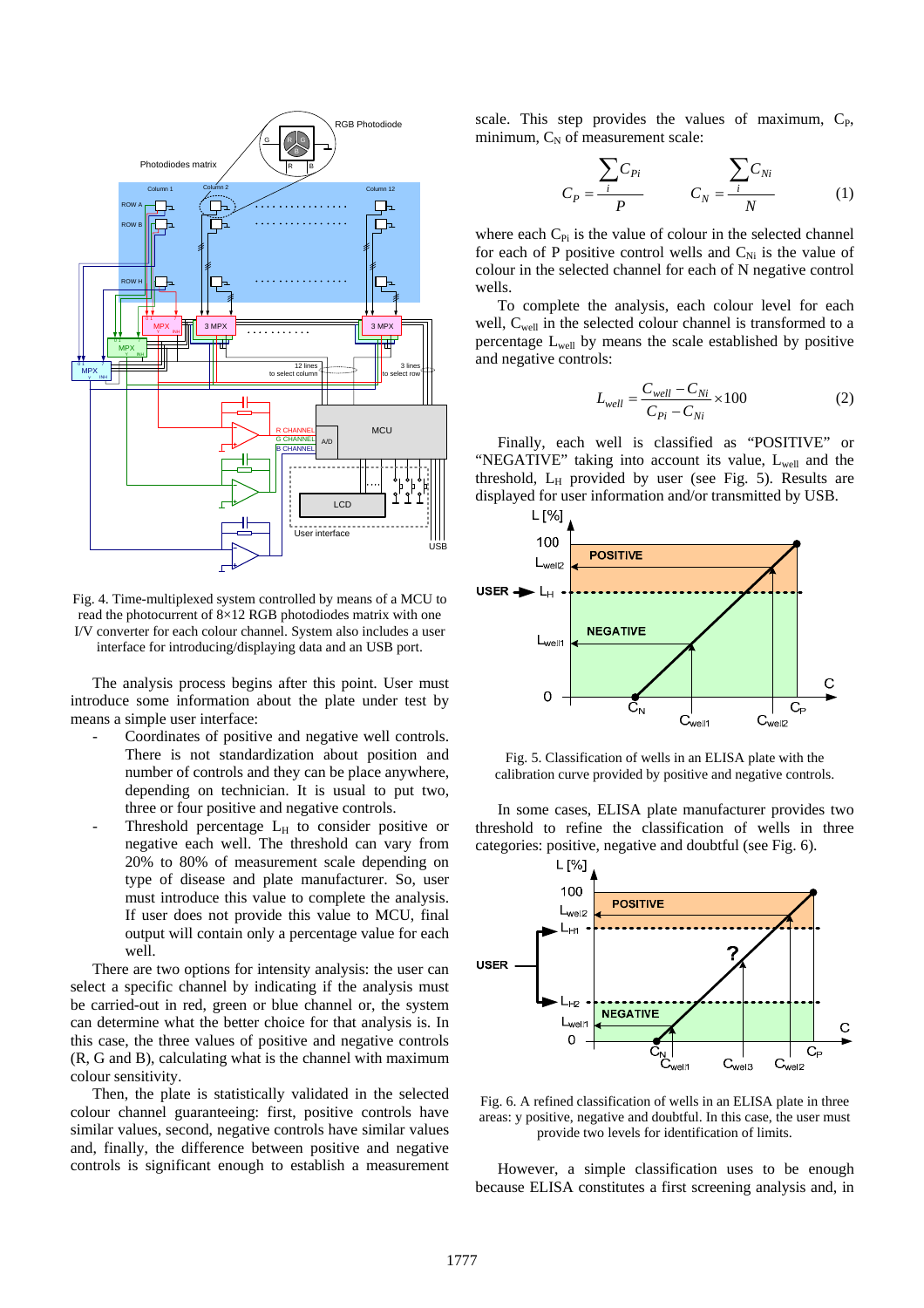case of positive, additional clinical analysis will be carried out to obtain a better diagnose.

The calibration curve of Fig. 5 is the usual curve for ELISA reverse plates, but there are other ELISA plates (direct plates) with negative slope in the calibration curve, that is, positive controls have the minimum value and negative controls, the maximum. The proposed system is valid for both cases because the system determines the calibration curve for each plate and the slope is indifferent in this analysis procedure.

# **3. EXPERIMENTAL RESULTS AND DISCUSSION**

Several experimental results are carried out to verify the operation of the proposed system for veterinary diagnosis of IBR and BVD; in all cases, ELISA plates has been read-out with a commercial equipment based on spectrophotometer (standard method) and with the proposed system.

In all cases, we have not found significant differences between quantitative results; in addition, the classification of each well as positive or negative has matched the classification obtained from standard method. Fig. 7 presents a comparison between both cases for two types of ELISA plates, for Infectious Bovine Rhinotraqueitis (IBR), and Bovine Virus Diarrhoea (BVD), after determining the calibration curve with positive and negative control wells.



Fig. 7. Comparison of standard ELISA reader and the proposed system for two plates, for IBR and BVD. A full concordance of well classification is obtained in despite of limitations of standard method in low values: all positive and negatives cases from standard method are correctly identified for the proposed system.

The comparison can establish a linear concordance between both systems except for a small offset in standard ELISA reader. However, this effect does not affect to the classification of wells. As we can see, there is a full concordance between both methods.

Additional experimental results with more than 20 ELISA plates (around 1800 cases of blood analysis) have validated this proposed method, showing similar concordance that expressed in Fig. 7. In Fig.8 we can se a comparison of results provided by reference method and the proposed system.



Fig. 8. Experimental comparison between results provided by proposed method (above) and results from standard equipment for ELISA reading-out (bottom) for three cases of ELISA plates. Positive references are E12, F12, negative references are G12, H12 for Cases 1 and 2 and positive references are C1, E8 wells, and negative references, A1 and B1 for Case 3; highlighted (by reverse colour) wells in both tables denotes a positive well, grey denotes indecisive wells and white, negative well in all cases. As it can be seen, there is a high concordance between both methods.

A full comparison of the system proposed in this paper with standard method and PoketELISA – based on image analysis in PDA [3] – should include additional